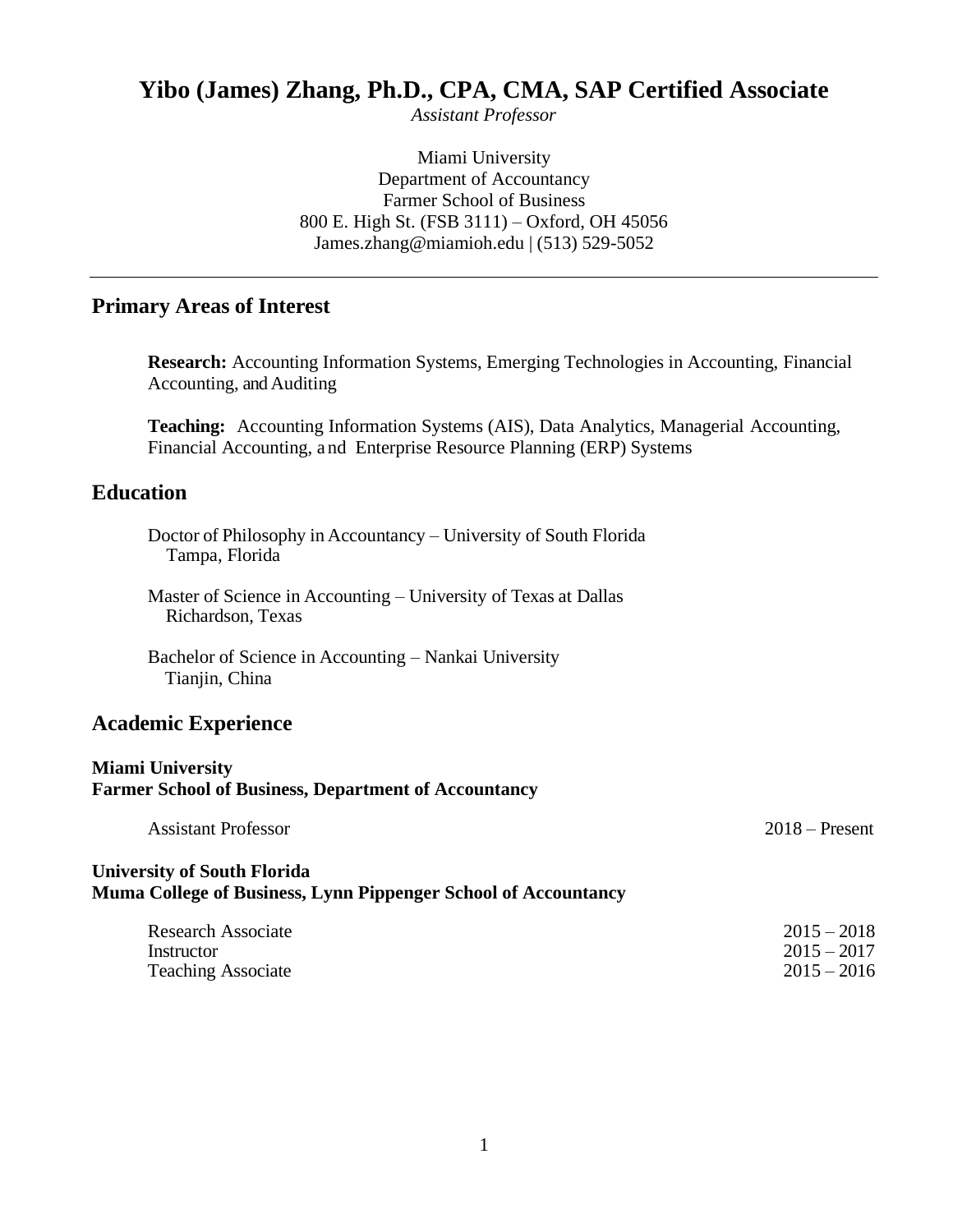## **Teaching Experience**

#### **Miami University**

| ACC 361 – Modeling Business Processes in Accounting Information Systems | $2018 -$ Present |
|-------------------------------------------------------------------------|------------------|
| <b>University of South Florida</b>                                      |                  |
| ACG 3401 – Accounting Information Systems                               | 2017             |
| ACG 3341 – Cost Accounting and Control 1                                | 2016             |
| ACG 2021 – Principles of Financial Accounting                           | $2015 - 2016$    |
| <b>Professional Qualifications</b>                                      |                  |
| Certified Managerial Accountant (CMA)                                   | 2018             |
| Certified Public Accountant (CPA), State of Texas                       | 2018             |
| <b>SAP Certified Associate</b>                                          | 2014             |

## **Curriculum and Book Authorship**

Author of the Purchase-to-Pay, Order-to-Cash, and Segregation of Duties modules of the AIS on SAP S4HANA using GBI curriculum, *SAP University Alliances Global Curricula*.

Extensively revised chapter 5 ("Database Management Systems") and chapter 6 ("Relational Databases and SQL") in *Accounting Information Systems (11e),* (2017), Ulric Gelinas, Richard Dull, Patrick Wheeler, and Mary Callahan Hill, Cengage/South-Western Publishing

### **Publications**

Ajayi, K., and Y. Zhang. 2022. The Joint Effects of Argument Quality and Interactivity on Nonprofessional Investors' Perceptions of Disclosure Credibility and Investment Decisions. *Journal of Information Systems*. In-print.

Eaton, T., A. Larson, and Y. Zhang. 2022. Building a Bot. *Strategic Finance*. January.

Carrillo, H., R. Pennington, and Y. Zhang. 2021. Is an Emoji Worth a Thousand Words? The Effect of Emoji Usage on Nonprofessional Investors' Perceptions. *Journal of Information Systems*. In-print.

Zhang, Y., and P. R. Wheeler. 2021. The Impact of Data Type and Graphical Presentation Type on Financial and Non-Financial Information Literacy in Undergraduate Accounting Students: Two Experiments with Business Analytics Dashboards. *The Accounting Educators' Journal*. 31.

Zhang, Y., S. Porwal, and T. Eaton. 2020. Data preparation for accountants: Extract, transform,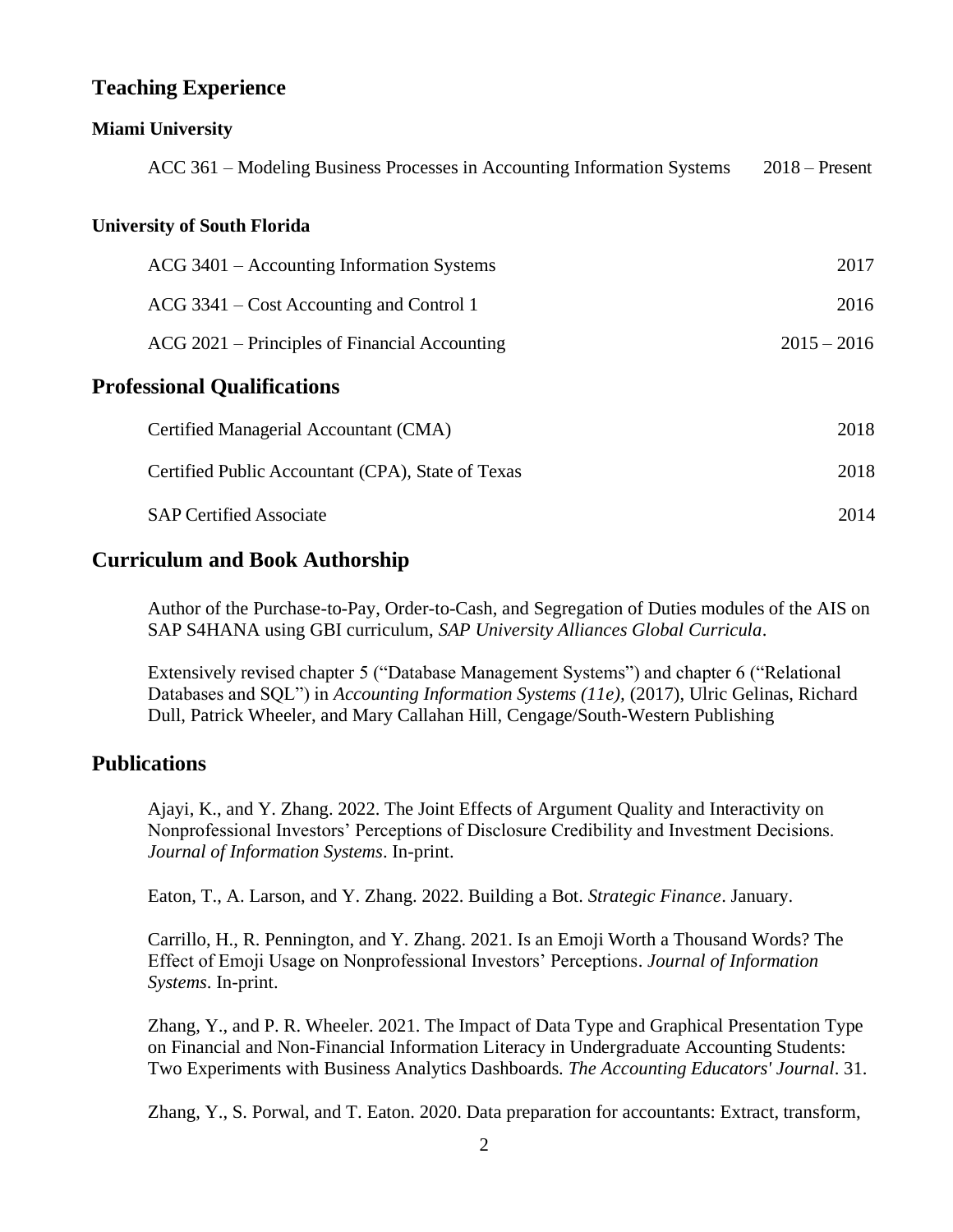and load - With ETL processes, CPAs can prepare data for analytics and visualization. *Journal of Accountancy.* December.

Keys, B., and Y. Zhang. 2020. Introducing RPA in an Undergraduate AIS Course: Three RPA Exercises on Process Automations in Accounting. *Journal of Emerging Technologies in Accounting.* 17 (2): 25–30.

Zhang, Y. 2020. The Impact of Vivid Graphical Presentation of Financial Information in Digital Annual Reports on Investors' Impressions of Management and Firm Performance. *Journal of Information Systems*. 34 (3): 233–253.

Zhang, Y., T. Wang, and C. Hsu. 2019. The Effects of Voluntary GDPR Adoption and the Readability of Privacy Statements on Customers' Information Disclosure Intention and Trust. *Journal of Intellectual Capital*. 21 (2): 145–163.

Smith, A., Y. Zhang, and P. Kipp. 2019. Cloud-Computing Risk Disclosure and ICFR Material Weakness: The Moderating Role of Accounting Reporting Complexity. *Journal of Information Systems*. 33 (3): 1–17.

Kipp, P., Y. Zhang, and A.F. Tadesse. 2019. Can Social Media Interaction and Message Features Influence Nonprofessional Investors' Perceptions of the Firm? *Journal of Information Systems* 33 (2): 77–98.

#### **Research under Review**

Pitre, T., R. Pinsker, R. Daigle, and Y. Zhang. "The Impacts of Disclosing Large Versus Small Numbers and Rehashing a Prior Period's Positive Information on Nonprofessional Investors' Stock Valuations." **Second round review** at *Journal of Information Systems.*

Zhang, Y., and U.S. Murthy. "User Engagement in Digital Annual Reports: The Effects of Graphical Vividness and Interactivity." **First round review** at *Information & Management*.

#### **Working Papers**

Zhang, Y., U.S. Murthy, and L.M. Gaynor. "Can Links to Source Financial Information Mitigate the Effect of Distorted Graphs?" Preparing for submission to *Contemporary Accounting Research.*

Liu, K., P.R. Wheeler, and Y. Zhang. "Too Good to be True? The Joint Impact of Graphical Distortion and Vividness in Digital Annual Reports on Nonprofessional Investors' Judgments and Decisions." Preparing for submission to *Accounting Horizons*.

Kim, S., and Y. Zhang. "Decorated Annual Reports: The Effect of Visual Embellishments and Numeracy on Investor Judgments." Preparing for submission to *Contemporary Accounting Research*.

Ajayi, K., S. Kim, and Y. Zhang. "An Experimental Investigation of the Attenuation Effect of Interactivity on Embellishments in Annual Reports." Preparing for submission to *Accounting Horizons*.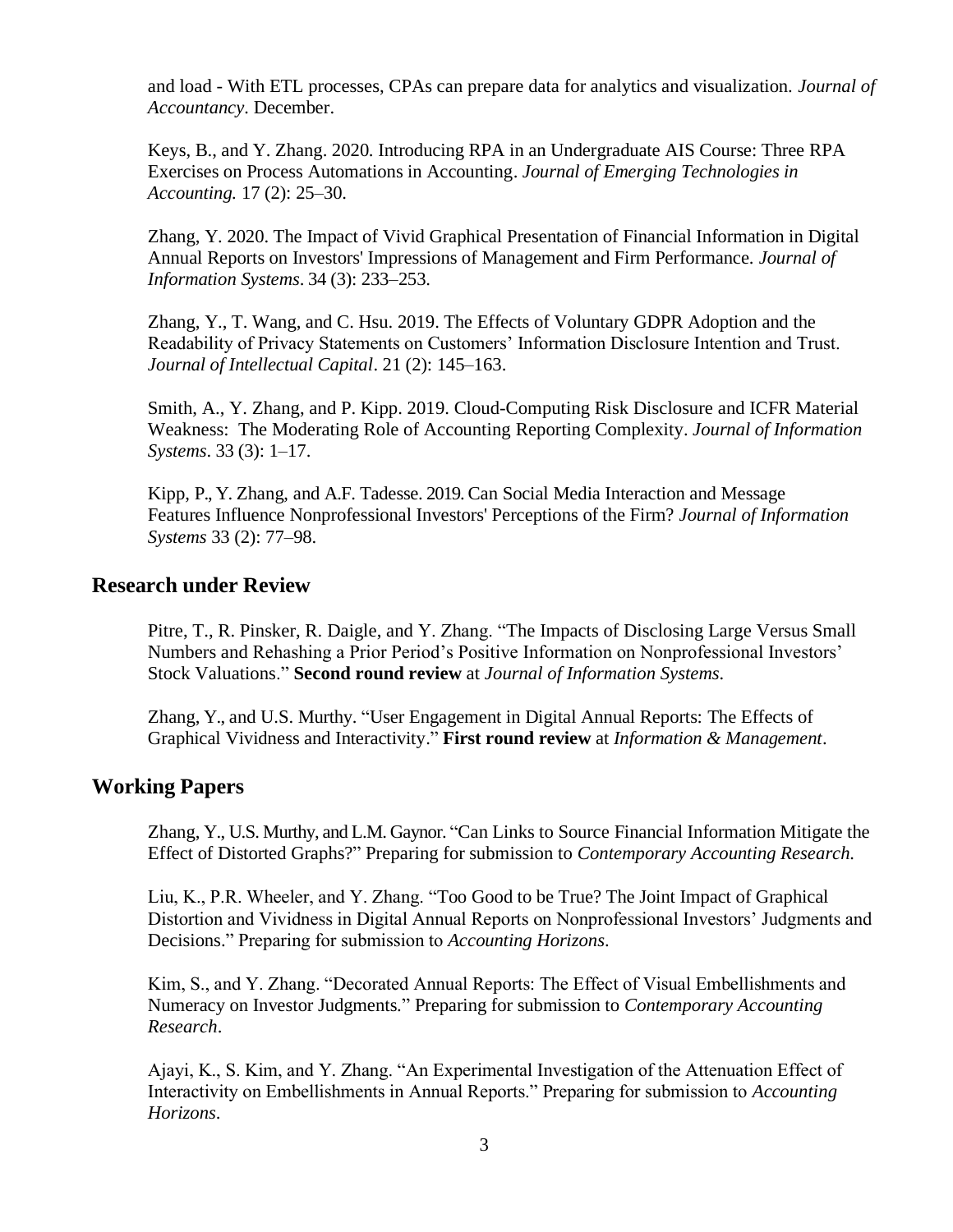Frank, M., J.G., Jenkins, J.S. Pyzoha, and Y. Zhang. "Getting Audit Researchers' Feet Wet with Alternative Participant Pools." Preparing for journal submission

Burke, J., M. Stern, and Y. Zhang. "Selecting and Testing Optimal Contrast Weights." Preparing for journal submission.

Zhang, Y., and U.S. Murthy. "Graphical Vividness in Environmental, Social, and Governance (ESG) Reports" Data collection.

Stone, G., S. Walton, and Y. Zhang "Take a Chance on Me! The Impact of Online Tax Community Advice on Individual Taxpayer Decision-Making." Data collection.

## **Professional Conferences**

| AIS/SET Section Midyear Meeting - Orlando, FL<br>Presenter, Discussant, Moderator                  | 2022 |
|----------------------------------------------------------------------------------------------------|------|
| SAP Academic Community Conference - Virtual<br>Presenter                                           | 2021 |
| AIS/SET Section Midyear Meeting - Orlando, FL<br>Panelist at the Doctoral Consortium, Discussant   | 2020 |
| BYU Accounting Research Symposium - Provo, UT<br>Presenter                                         | 2019 |
| AAA Annual Meeting - San Francisco, CA<br>Presenter, Discussant                                    | 2019 |
| International Journal of Accounting Information Systems Conference – Lansing, MI<br>Presenter      | 2019 |
| AIS/SET Section Midyear Meeting and the JISC – San Antonio, TX<br>Presenter, Discussant, Moderator | 2019 |
| Decision Sciences Institute Annual Meeting - Chicago, IL<br>Presenter                              | 2018 |
| ABO Section Midyear Meeting - Phoenix, AZ<br>Presenter, Discussant                                 | 2018 |
| AAA Annual Meeting - National Harbor, MD<br>Presenter, Discussant                                  | 2018 |
| Accounting Information Systems Bootcamp - Minneapolis, MN                                          | 2018 |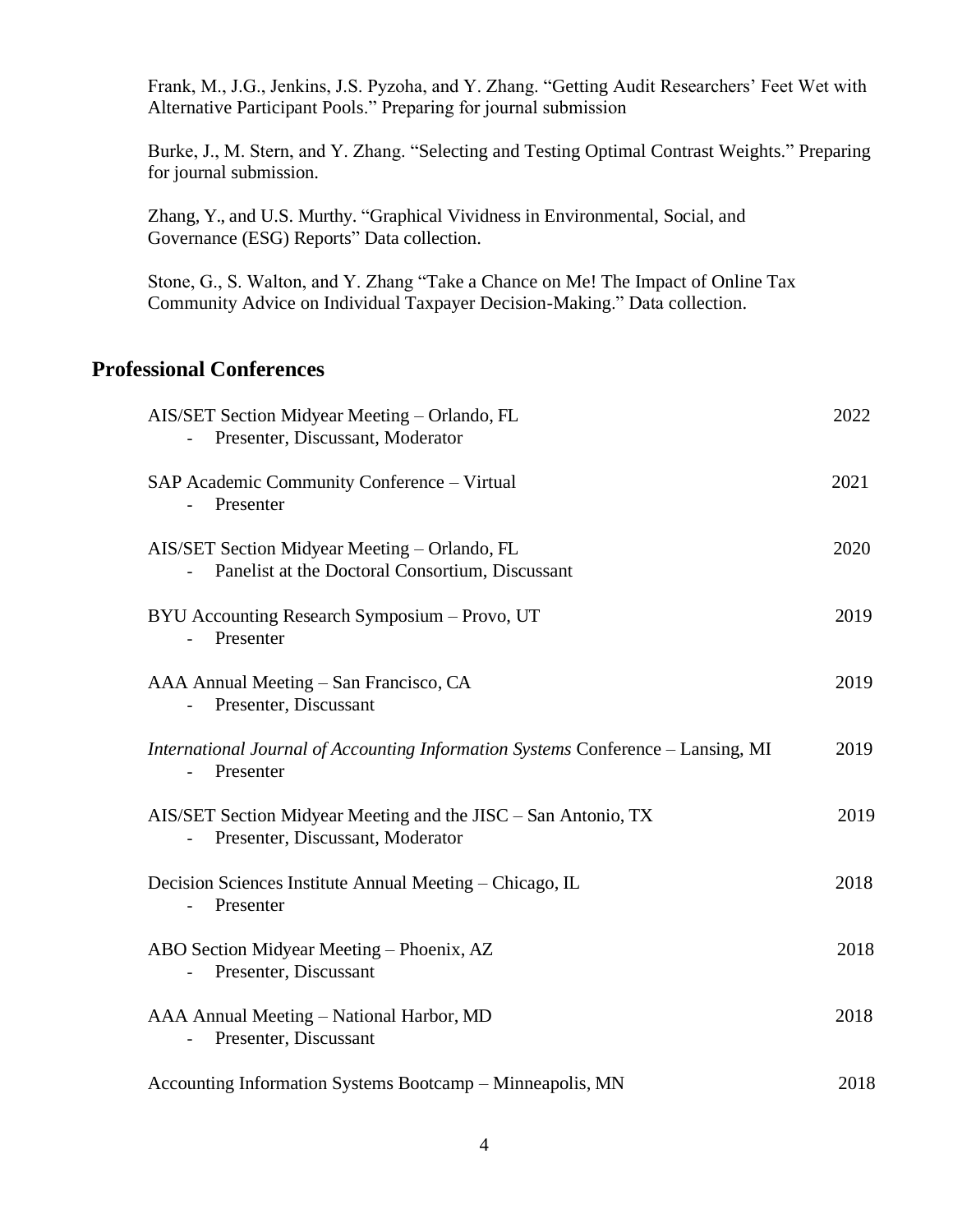| Journal of Information Systems Research Conference - Durham, NC<br>Presenter                                                 | 2018             |
|------------------------------------------------------------------------------------------------------------------------------|------------------|
| AIS/SET Section Midyear Meeting - Newport Beach, CA<br>Presenter, Discussant                                                 | 2018             |
| 10 <sup>th</sup> Biennial Symposium on Information Integrity<br>and Information Systems Assurance - Toronto, ON<br>Presenter | 2017             |
| AAA Annual Meeting – San Diego, CA<br>- Presenter                                                                            | 2017             |
| AAA/Deloitte/J. Michael Cook Doctoral Consortium - Westlake, TX                                                              | 2017             |
| AIS/SET Section Midyear Meeting - Orlando, FL<br>Presenter, Discussant, Doctoral Consortium Participant                      | 2017             |
| AAA Annual Meeting - New York, NY<br>Presenter                                                                               | 2016             |
| AIS/SET Section Midyear Meeting - Houston, TX<br>Presenter, Doctoral Consortium Participant                                  | 2016             |
| Auditing Section Midyear Meeting – Scottsdale, AZ                                                                            | 2016             |
| AIS/SET Section Midyear Meeting - Charleston, SC<br>Doctoral Consortium Participant                                          | 2015             |
| Auditing Section Midyear Meeting - Miami, FL                                                                                 | 2015             |
| <b>Invited Workshop Presentations</b>                                                                                        |                  |
| University of Kentucky                                                                                                       | 2022             |
| Florida Gulf Coast University                                                                                                | 2022             |
| <b>Ad Hoc Reviews</b>                                                                                                        |                  |
| Journal of Information Systems                                                                                               | $2015$ – Present |
| <b>Behavioral Research in Accounting</b>                                                                                     | $2021$ – Present |
| Hawaii International Conference on System Sciences                                                                           | $2020$ – Present |
|                                                                                                                              |                  |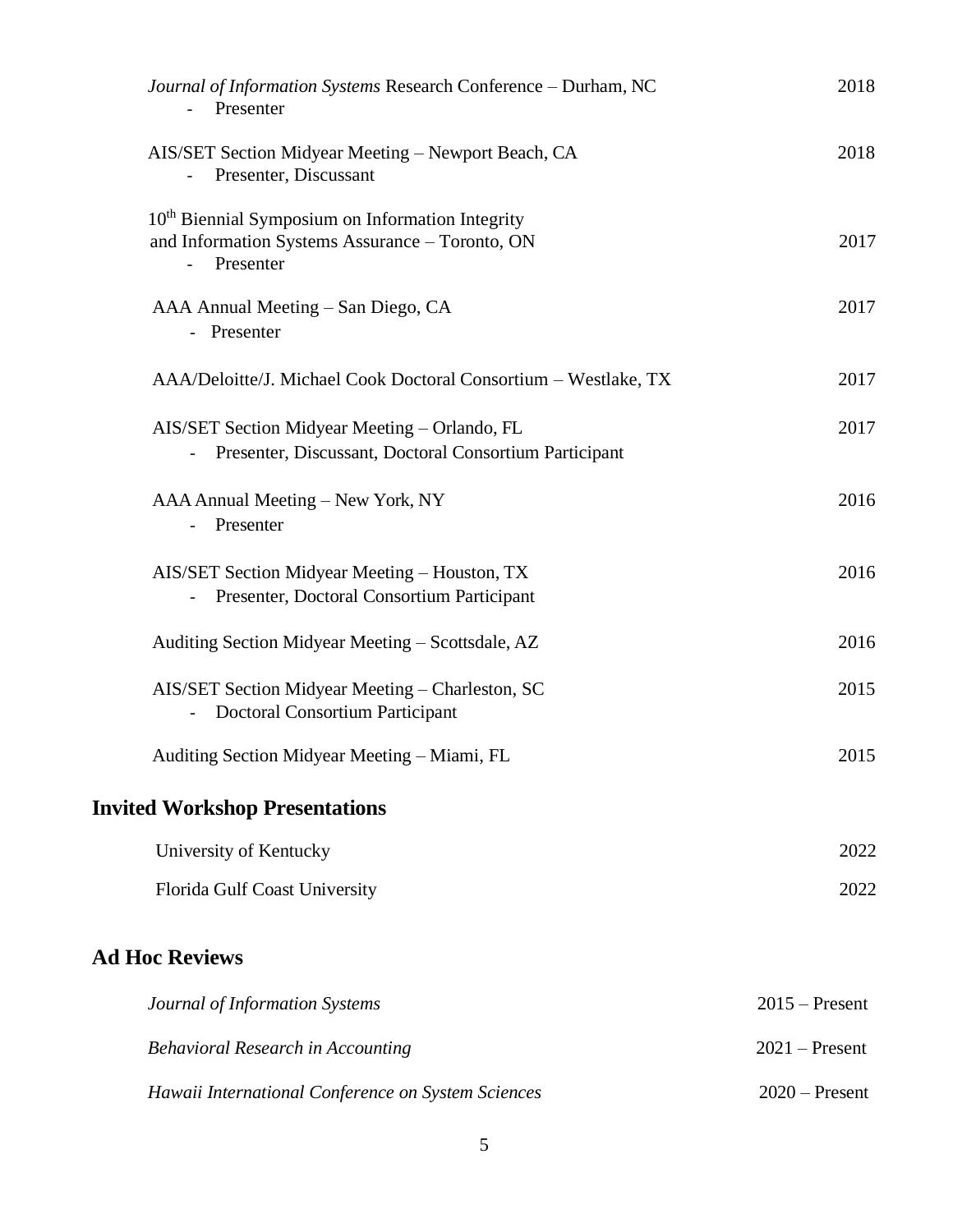|                | <b>Managerial Auditing Journal</b>                          | $2019 - 2020$    |
|----------------|-------------------------------------------------------------|------------------|
|                | Journal of Emerging Technologies in Accounting              | $2019 - 2020$    |
|                | International Journal of Accounting Information Systems     | $2018 - 2021$    |
|                | <b>Current Issues in Auditing</b>                           | 2018             |
| <b>Service</b> |                                                             |                  |
|                | FSB Committee Member for Learning Outcomes Assessment       | $2021$ – Present |
|                | <b>Committee Member for Education Experience</b>            | $2021$ – Present |
|                | SAP S4 HANA Curriculum Implementation Faculty Team          | $2020$ – Present |
|                | Committee Chair at the AAA AIS Membership Service Committee | $2020$ – Present |
|                | AAA Ohio Reginal Coordinator for AIS                        | $2020$ – Present |
|                | <b>CMA Scholarship Faculty Advisor</b>                      | $2019$ – Present |
|                | <b>Department Secretary</b>                                 | $2018$ – Present |
|                | <b>Committee Member for Faculty Development</b>             | $2020 - 2021$    |

| <b>Committee Member for External Relations</b> | $2018 - 2020$ |
|------------------------------------------------|---------------|
|                                                |               |

## **Awards**

| Lybrand Award, Certificates of Merit, Institute of Management Accountants | 2022 |
|---------------------------------------------------------------------------|------|
| <b>Outstanding Dissertation Award, AIS Section, AAA Annual Meeting</b>    | 2019 |
| The Best Research Paper Award, AIS/SET Section Midyear Meeting            | 2017 |
| AAA/Deloitte/J. Michael Cook Doctoral Consortium Participant              | 2017 |
| Dr. Henry Efebera Memorial Scholarship                                    | 2016 |
| Certified Management Accountant (CMA) Doctoral Scholarship                | 2014 |

# **Professional and Honorary Affiliations**

American Accounting Association

American Institute of Certified Public Accountants